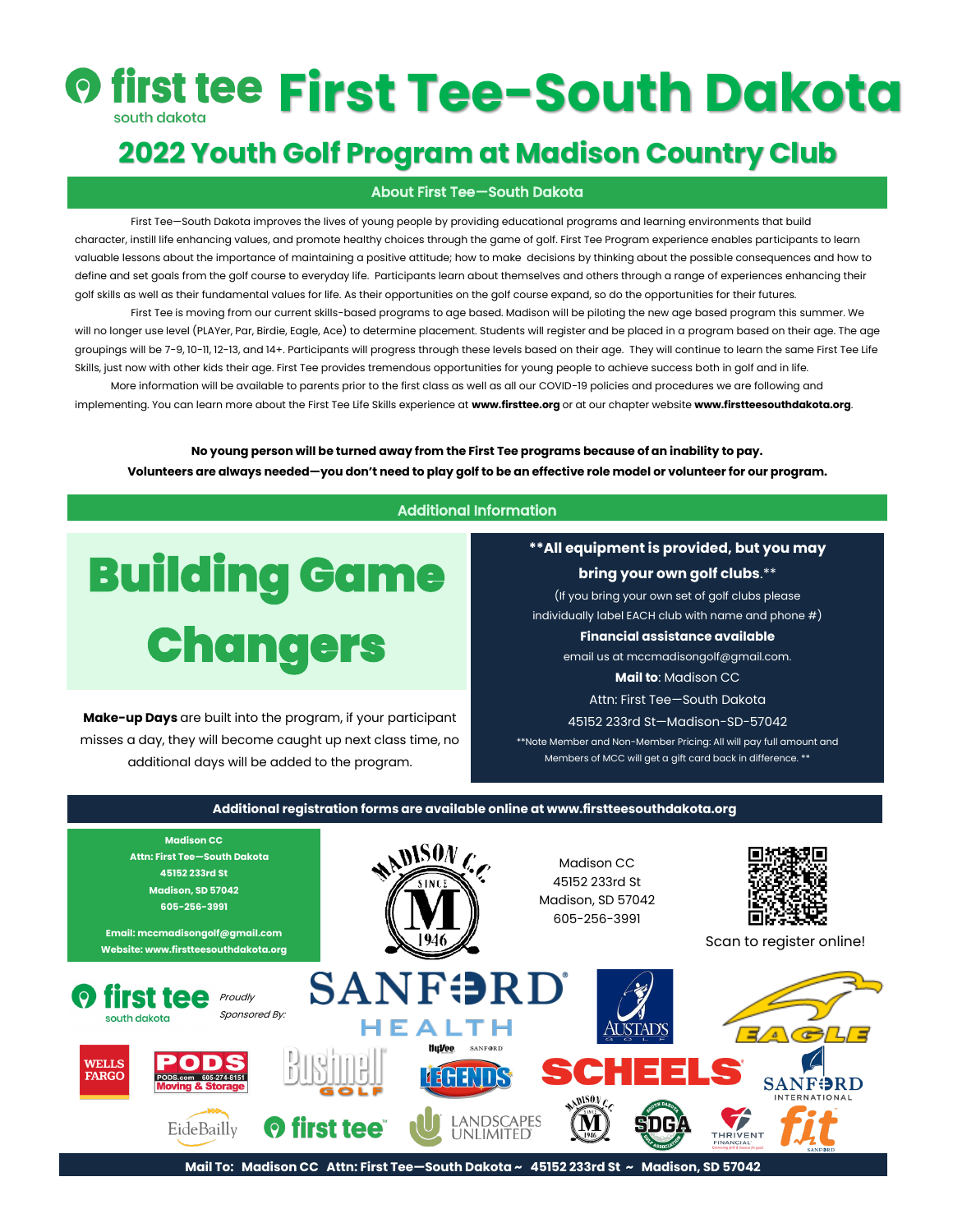## 2022 Youth Golf Program at Madison CC

### Ages 7 to 17

When: Tuesday and Thursday - June 2, 7, 9, 14, 16, 21, 23, 28, 30

\*Parent/Junior Golf Night-TBD

| <b>Session times:</b> Ages 7-9: | $8:30-9:45$ a.m.          |
|---------------------------------|---------------------------|
| Ages $10$ -11:                  | $10:00-11:15$ a.m.        |
| Ages 12-13:                     | $11:45$ a.m. $-1:00$ p.m. |
| Ages $14+$ :                    | $1:15-2:30$ p.m.          |
|                                 |                           |

Where: Madison CC-Madison, SD Cost: \$60

Class Size: Class sizes are limited and are on a first-come, first-serve basis. If your participant's age time session does not work with the age group times provided, please contact us at mccmadisongolf@gmail.com.

First Tee now organizing classes by age level, as most other sports and camps do. Instead of arranging by skill level as we have done in the past, our programs will be organized by the following age groups:

> Ages 7-9: Elementary School Ages 10-11: Elementary/Middle School Ages 12-13: Middle School Ages 14+: Middle/High School (\*still enrolled in high school)

This will enable our coaches to ensure create meaningful and fun content aligned to each kids' developmental level. It will bring other benefits as well, from kids bringing friends into their classes to more teens staying with First Tee longer.

### Health Information

### Parent / Guardian Initials

| In the event that I cannot be reached in an emergency, I agree to accept any and all determinations of need for medical assistance and/or |                                                                                                                                                            |
|-------------------------------------------------------------------------------------------------------------------------------------------|------------------------------------------------------------------------------------------------------------------------------------------------------------|
| administration of medical attention deemed necessary by the First Tee Chapter representatives. I hereby give permission to the medical    |                                                                                                                                                            |
|                                                                                                                                           | personnel selected by the First Tee Chapter representatives to secure any and all medical, hospitalization, dental, and/or surgical treatment. In the      |
| event that such medical attention is needed from a healthcare provider, all costs shall be the responsibility of the parent or guardian.  |                                                                                                                                                            |
| <b>Media Release</b>                                                                                                                      | Parent / Guardian Initials                                                                                                                                 |
|                                                                                                                                           | I hereby give the First Tee Chapter, Headquarters Office and participating agencies permission to use film, video tape and/or photographs of the above     |
| mentioned minor for lawful promotional or informational purposes.                                                                         |                                                                                                                                                            |
|                                                                                                                                           | I, the parent/legal guardian of the above named youth, give approval for participation in the First Tee sponsored activities. I assume all risks of injury |
|                                                                                                                                           | whatsoever and agree to hold harmless the First Tee Chapter and Headquarters Office from claim(s) of any nature arising from any activity, including       |
|                                                                                                                                           | transportation, connected with the First Tee facility or program. This hold harmless agreement includes, but is not limited to, any claim due to injury    |
|                                                                                                                                           | proximately resulting from negligence of the First Tee Chapter and Headquarters Office communicating information regarding my child's participation        |
| via the internet.                                                                                                                         |                                                                                                                                                            |
|                                                                                                                                           |                                                                                                                                                            |

| Emergency Contact:        | Relationship: | Home Phone:       |  |
|---------------------------|---------------|-------------------|--|
| Work Phone:               | Cell Phone:   | Cell Phone (2):   |  |
| Parent/Guardian Signature | Date          | Please Print Name |  |

| MSDV                                                                                                                                             |                                                             | FIRST TEE-SOUTH DAKOTA at Madison CC             |                                                                            | irst tee   |
|--------------------------------------------------------------------------------------------------------------------------------------------------|-------------------------------------------------------------|--------------------------------------------------|----------------------------------------------------------------------------|------------|
|                                                                                                                                                  | 2022 REGISTRATION FORM for TUESDAY & THURSDAY Youth Program |                                                  |                                                                            |            |
|                                                                                                                                                  |                                                             | At Madison CC-45152 233rd St, Madison, SD 57042  |                                                                            |            |
| <b>Youth Information</b>                                                                                                                         |                                                             |                                                  |                                                                            |            |
|                                                                                                                                                  |                                                             |                                                  |                                                                            |            |
|                                                                                                                                                  |                                                             |                                                  |                                                                            |            |
|                                                                                                                                                  |                                                             |                                                  | Pacific Islander, Native American/Native Alaskan, Multi-Racial_            |            |
|                                                                                                                                                  |                                                             |                                                  |                                                                            |            |
|                                                                                                                                                  |                                                             |                                                  |                                                                            |            |
| T-Shirt Size: Youth S__M__L___ Adult S__M__L__XL___XL___3XL___ School Name ___________________________________                                   |                                                             |                                                  |                                                                            |            |
| Does your Participant Need to Borrow Golf Clubs: (circle) Yes/No *If yes, circle if they are right or left handed and note their height: _______ |                                                             |                                                  |                                                                            |            |
|                                                                                                                                                  |                                                             | *please fill out health and media release above* |                                                                            |            |
| Ages 7-9-8:30-9:45 _____ Ages 10-11-10:00-11:15 _____ Ages 12-13-11:45-1:00 _____ Ages 14+-1:15-2:30 ____                                        |                                                             |                                                  |                                                                            |            |
| Cost-\$60 Cash Check                                                                                                                             |                                                             |                                                  |                                                                            |            |
| $\mathsf{CC}$ #                                                                                                                                  |                                                             |                                                  | _Exp. Date _______ CVV _______ Signature _________________________________ | Date _____ |